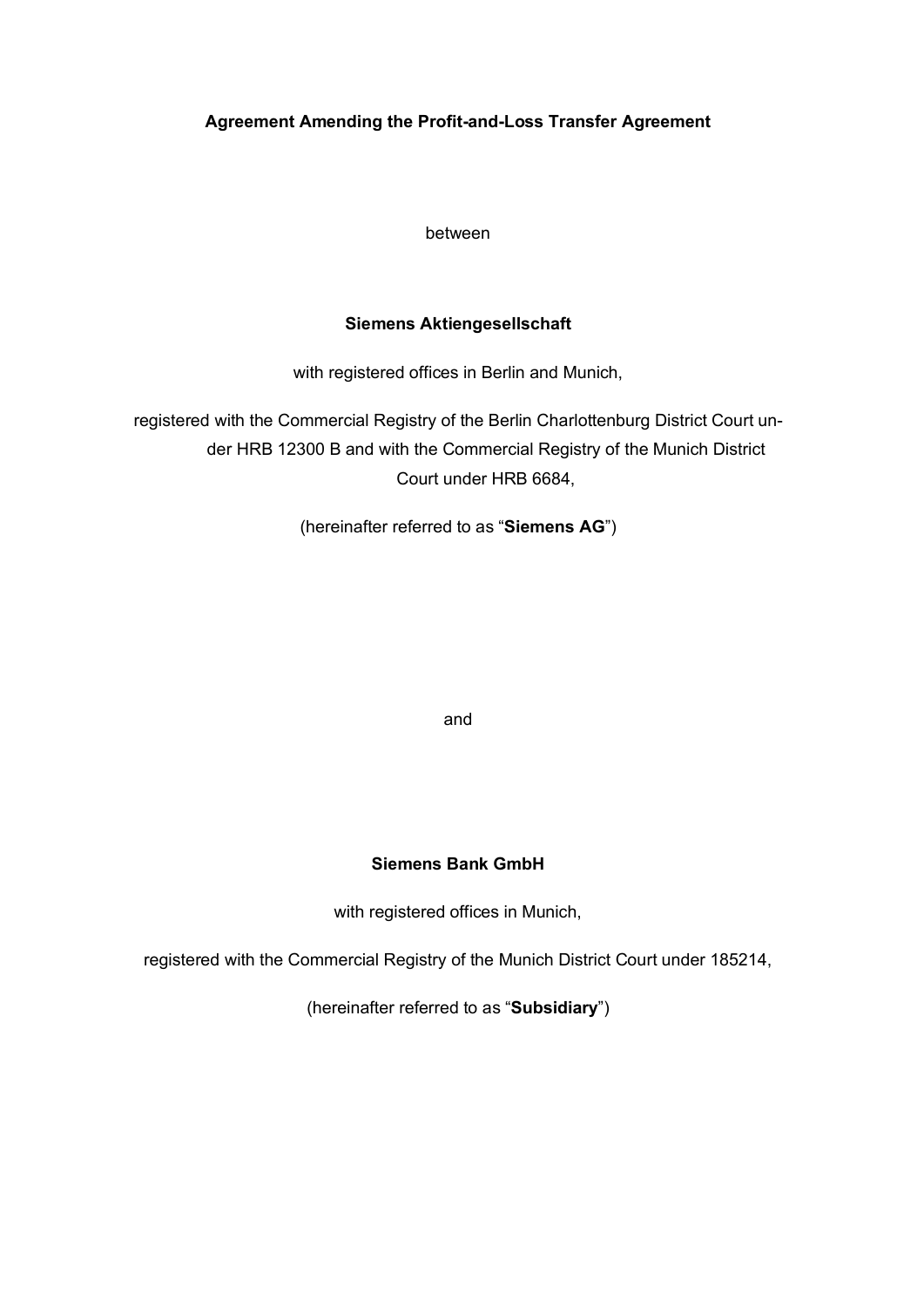#### **Preamble**

Siemens AG, the sole shareholder of the Subsidiary, and the Subsidiary (then named Siemens Finance GmbH) concluded a Profit-and-Loss Transfer Agreement on October 29, 2010/November 5, 2010.

As a consequence of Article 28 (3) of Regulation (EU) No 575/2013 (Capital Requirements Regulation) coming into force, individual provisions of the Profit-and-Loss Transfer Agreement are to be adapted to the change in the legal situation. The consolidated version of the Profit-and-Loss Transfer Agreement pursuant to the following amendments is attached as **Annex 1** to this Agreement.

Now, therefore, the parties agree as follows:

1. The preamble shall be amended to read as follows:

"Siemens AG is the sole shareholder of the Subsidiary."

2. Articles 1.2 and 1.3 shall be amended to read as follows:

"1.2 The Subsidiary may appropriate amounts from the net income to other retained earnings pursuant to Section 272 (3) of the German Commercial Code (HGB) or to the special item "Fund for general banking risks" in accordance with Section 340g of the German Commercial Code (HGB) insofar as this is permitted under commercial law and, in relation to allocation to other retained earnings, is economically justified based on reasonable business judgment or, in relation to allocation to the special item "Fund for general banking risks," is necessary based on reasonable business judgment due to the special risks of its line of business as a credit institution.

1.3 Upon request by Siemens AG, amounts appropriated to other retained earnings pursuant to Section 272 (3) of the German Commercial Code (HGB) during the term of the Agreement shall be released and used to compensate an annual net loss or be transferred as profits. The release of other retained earnings for the purpose of transferring profits is subject to the proviso that the subsidiary has sufficient equity, in part under consideration of the intended transfer of profits. The transfer of capital reserves and retained earnings existing prior to the date of the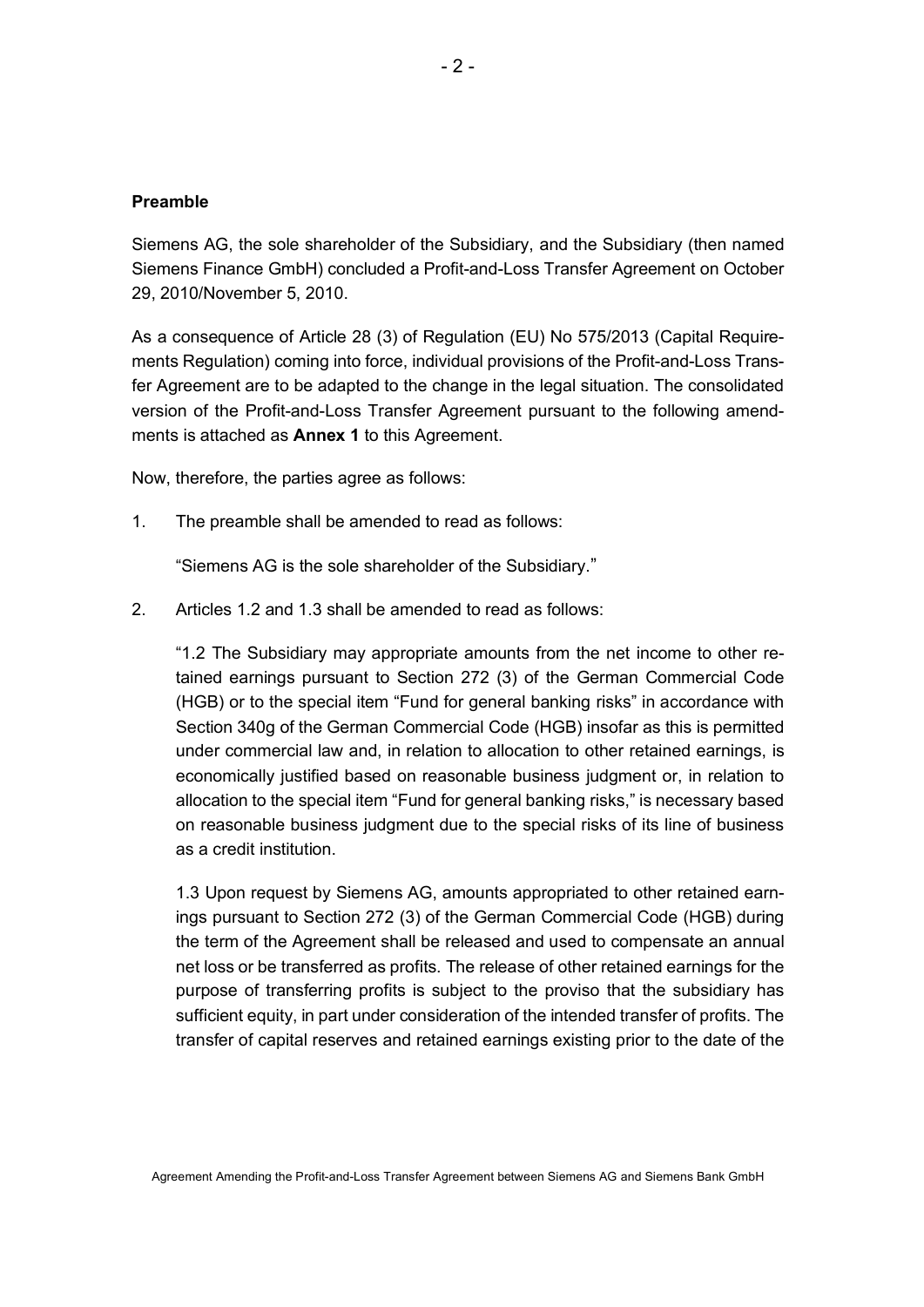Agreement shall be excluded."

3. Article 3.3 sentence1 shall be amended to read as follows:

"3.3 Unless terminated earlier on mandatory legal grounds, the Agreement has a fixed term of five (5) years as from the beginning of the Subsidiary's fiscal year in which the Agreement becomes effective by registration in the Commercial Registry at the domicile of the Subsidiary. Thereafter, the Agreement shall be automatically renewed for successive one (1) year terms unless terminated by either party upon two (2) weeks' notice prior to the end of the Subsidiary's fiscal year."

- 4. Article 3.4 shall be deleted in its entirety.
- 5. Aside from that, the provisions of the Profit-and-Loss Transfer Agreement dated October 29, 2010/November 5, 2010 shall continue to apply without amendment.

Munich, November 27, 2020

Siemens Aktiengesellschaft

| Dr. Roland Busch               | Prof. Dr. Ralf. P. Thomas      |
|--------------------------------|--------------------------------|
| (Member of the Managing Board) | (Member of the Managing Board) |

Munich, November 27, 2020

Siemens Bank GmbH

Roland W. Chalons-Browne **Dr. Christoph Baumgarten** (Member of Management) (Member of Management)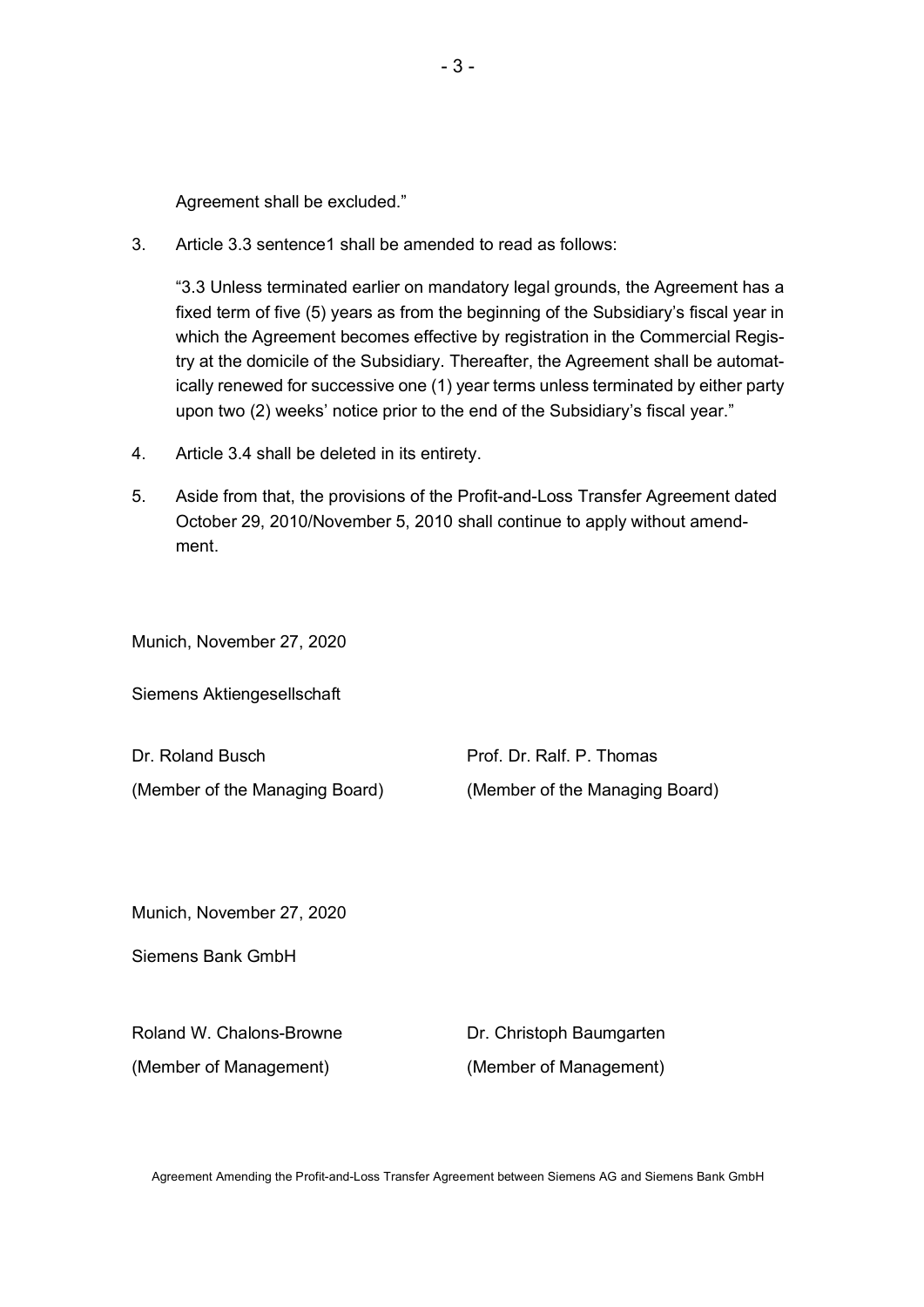# **Annex 1**

#### **Profit-and-Loss Transfer Agreement**

(in the amended version dated November 27, 2020)

between

#### **Siemens Aktiengesellschaft**

with registered offices in Berlin and Munich,

registered with the Commercial Registry of the Berlin Charlottenburg District Court under HRB 12300 B and with the Commercial Registry of the Munich District Court under HRB 6684,

(hereinafter referred to as "**Siemens AG**")

and

#### **Siemens Bank GmbH**

(formerly named Siemens Finance GmbH)

with registered offices in Munich,

registered with the Commercial Registry of the Munich District Court under 185214,

(hereinafter referred to as "**Subsidiary**")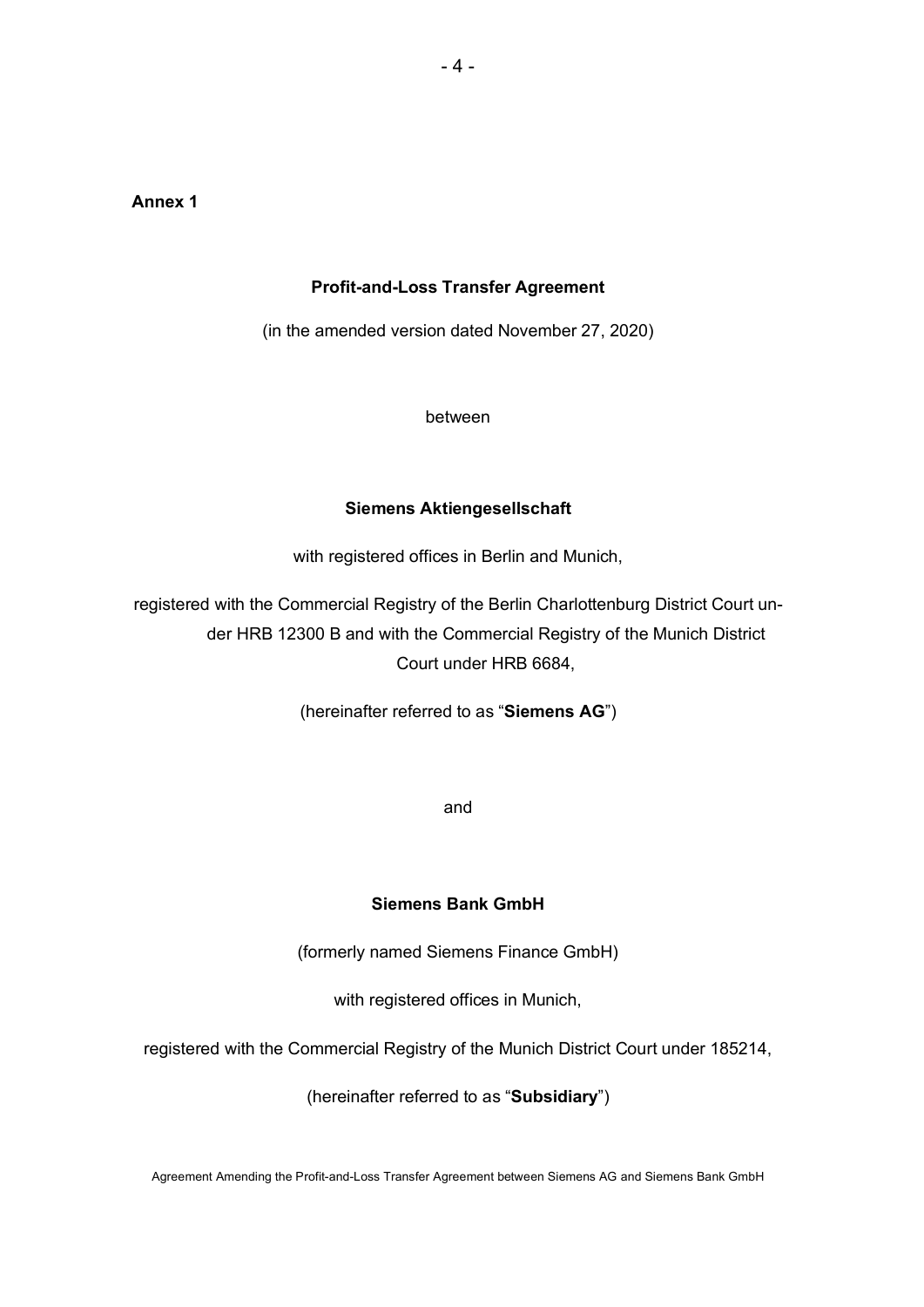## **Preamble**

Siemens AG is the sole shareholder of the Subsidiary.

### **Article 1 - Transfer of profits**

- 1.1 The Subsidiary undertakes to transfer its entire profits to Siemens AG. Besides and with precedence over the provisions of Articles 1.2 and 1.3 of the Agreement, § 301 of the German Stock Corporation Act (AktG), in its *mutatis mutandis* application and as amended from time to time, shall be used to determine the transferable amount.
- 1.2 The Subsidiary may appropriate amounts from the net income to other retained earnings pursuant to Section 272 (3) of the German Commercial Code (HGB) or to the special item "Fund for general banking risks" in accordance with Section 340g of the German Commercial Code (HGB) insofar as this is permitted under commercial law and, in relation to allocation to other retained earnings, is economically justified based on reasonable business judgment or, in relation to allocation to the special item "Fund for general banking risks," is necessary based on reasonable business judgment due to the special risks of its line of business as a credit institution.
- 1.3 Upon request by Siemens AG, amounts appropriated to other retained earnings pursuant to Section 272 (3) of the German Commercial Code (HGB) during the term of the Agreement shall be released and used to compensate an annual net loss or be transferred as profits. The release of other retained earnings for the purpose of transferring profits is subject to the proviso that the subsidiary has sufficient equity, in part to allow for the intended transfer of profits. The transfer of capital reserves and retained earnings existing prior to the date of the Agreement shall be excluded.
- 1.4 The entitlement to the transfer of profits shall arise at the end of the Subsidiary's fiscal year and shall be fulfilled taking that date as value date.

### **Article 2 - Assumption of losses**

2.1 Siemens AG undertakes, pursuant to Section 302 (1) of the German Stock Corporation Act (AktG), in its *mutatis mutandis* application and as amended from time to time, to compensate any annual net loss of the Subsidiary that is otherwise incurred during the term of the Agreement, unless such loss is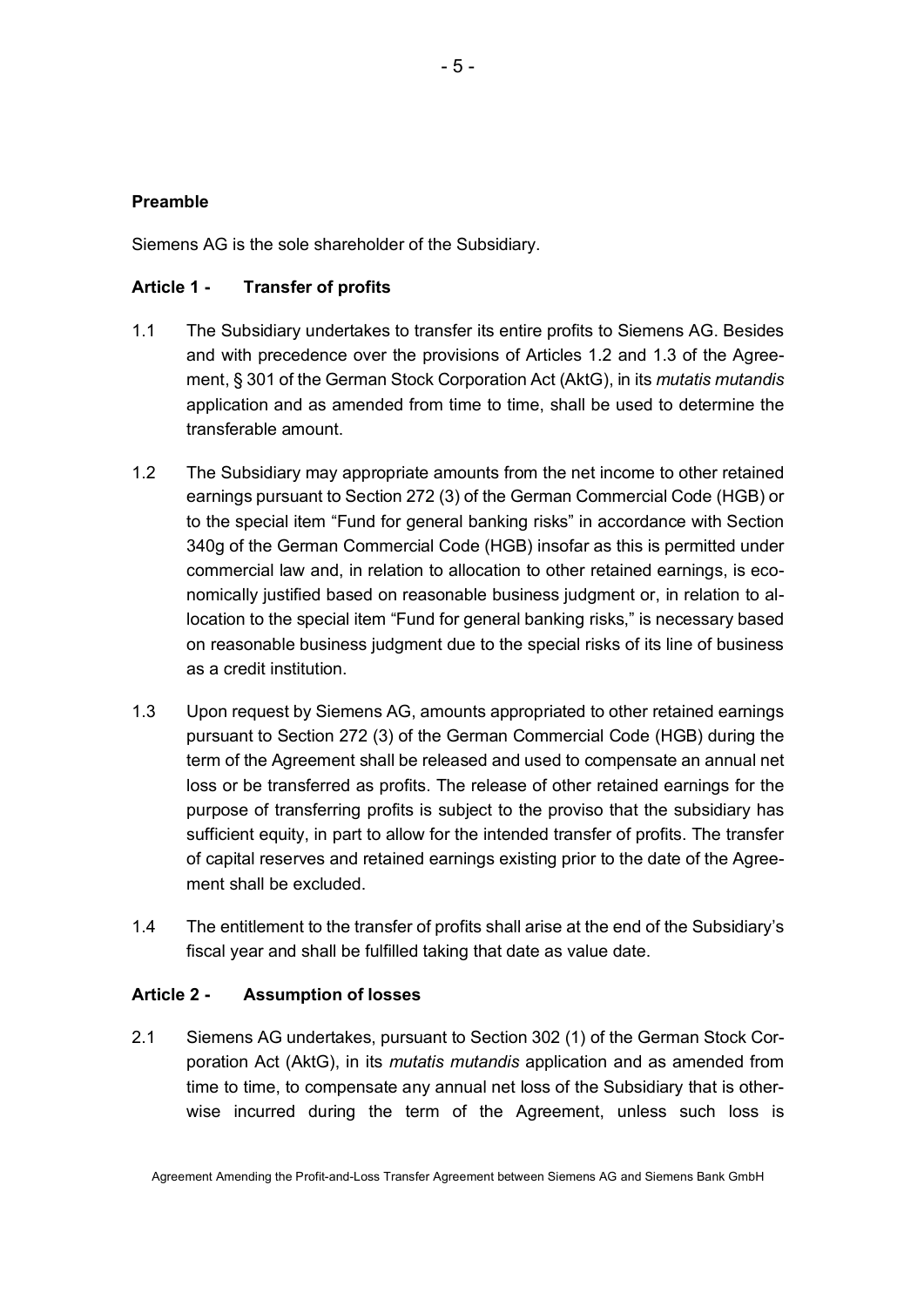compensated by release of any amounts from the Subsidiary's other retained earnings appropriated during the term of the Agreement. In all other respects, Section 302 of the German Stock Corporation Act (AktG), as amended from time to time, shall also apply *mutatis mutandis*.

2.2 The entitlement to compensation for any annual net loss that is otherwise incurred shall arise as of the end of the Subsidiary's fiscal year and shall be fulfilled taking that date as value date.

# **Article 3 - Effectiveness and term**

- 3.1 To be effective under German civil law, the Agreement requires the approval of the Annual Shareholders' Meeting of Siemens AG and the General Meeting (*Gesellschafterversammlung*) of the Subsidiary.
- 3.2 The Agreement becomes effective upon registration in the Commercial Registry at the domicile of the Subsidiary and shall apply retroactively as of the beginning of the Subsidiary's fiscal year in which the Agreement becomes effective by registration in the Commercial Registry at the domicile of the Subsidiary.
- 3.3 Unless terminated earlier on mandatory legal grounds, the Agreement has a fixed term of five (5) years from the beginning of the Subsidiary's fiscal year in which the Agreement becomes effective by registration in the Commercial Registry at the domicile of the Subsidiary. Thereafter, the Agreement shall be automatically renewed for successive one (1) year terms unless terminated by either party upon two (2) weeks' notice prior to the end of the Subsidiary's fiscal year. Notice of termination shall be given in writing.

## **Article 4 - Final provisions**

- 4.1 The interpretation of individual provisions of the Agreement shall be subject to Sections 14 and 17 of the German Corporation Tax Act (KStG), as amended from time to time.
- 4.2 Should any provision of the Agreement be or become ineffective or unenforceable in whole or in part or should the Agreement contain a gap, this shall not affect the validity of the remaining provisions of the Agreement. In place of the ineffective or unenforceable provision, the parties shall agree on an effective or enforceable provision which, in its economic effect, comes as close as legally possible to that of the ineffective or unenforceable provision. In the event of a